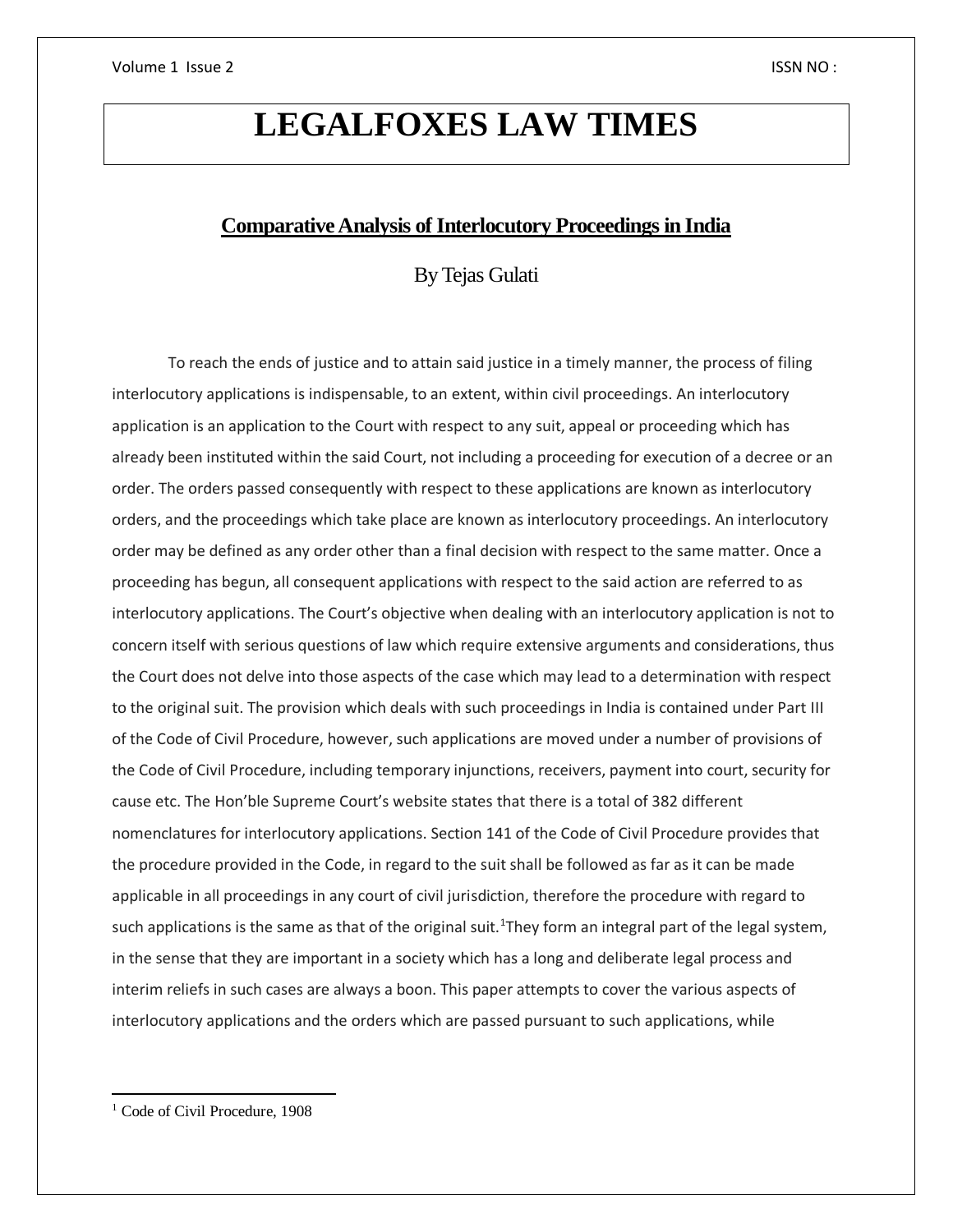discussing various provisions under the Code of Civil Procedure and carrying out a comparative analysis of interlocutory proceedings which are carried out in civil courts in countries other than India.

Before coming to India's interlocutory proceedings, we look first at the United States of America. Within the United States' legal system, an appeal qualifies as an interlocutory appeal when it's made before all the claims of the original suit are resolved with respect to the concerned parties. For example, if a suit includes three different claims with three defendants, then until all these claims are resolved with respect to all the three defendants, any appeal by any of the parties would be regarded as interlocutory. The American courts do not favour such appeals, encouraging all the concerned parties to wait until all the existing claims with respect to all the parties have been resolved before any new appeal can be brought in to challenge any of the existing judgements given out by the judge during the tenure of the case. Interlocutory appeals are allowed only when barring one to do so would be prejudicial to his or her rights, for instance, an appeal for challenging the court's jurisdiction would be allowed as waiting for the decision would infringe upon the concerned party's rights.The Federal Rules of Civil Procedure do not define interlocutory orders but only make a distinction between the final judgement and other orders.<sup>2</sup>

The Supreme Court of the United States marked a test for the situation which would allow an interlocutory appeal to be filed, called the doctrine of collateral order, through the case of *Lauro Lines s.r.l v Chasser*. The doctrine stated that an interlocutory appeal would only be permitted if the outcome of the case at hand would depend upon the matter that is to be appealed, the matter was collateral to the merits or if the matter would become unreviewable if the appeal was not allowed.<sup>3</sup> The test was created in the case of *Cohen v Beneficial Industrial Loan Corp*. wherein it was applied to an appeal that would have made the deterrent effect of the statute obsolete if not immediately allowed.<sup>4</sup> A restriction was added to the doctrine in the case *of Digital Equipment Corp. v Desktop Direct Inc*. which included an important criterion to the test, stating that only

 $\overline{\phantom{a}}$ 

<sup>2</sup>Reilly, C. (1996). Interlocutory Orders: Getting It Right the Second Time. *Litigation, 22*(2), 43-72. Retrieved from http://www.jstor.org/stable/29759835

<sup>3</sup> Lauro Lines v. Chasser, 490 U.S. 495 (1989)

<sup>4</sup> Cohen v. Beneficial Industrial Loan Corp., 337 U.S. 541 (1949).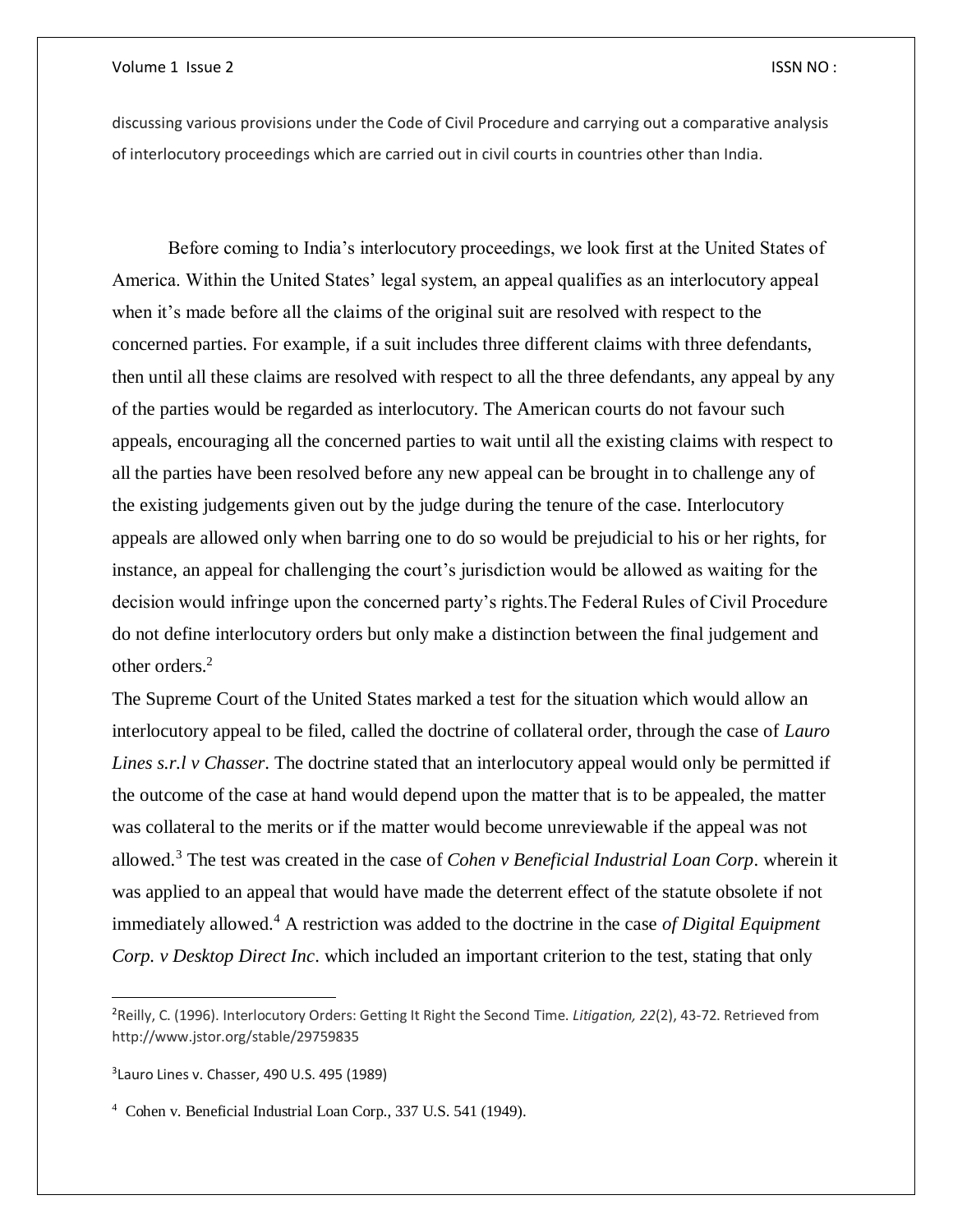the matters originating from the Constitution or statutes were of sufficient importance to allow an interlocutory appeal to be filed.Several statutes of the United States confer the right to interlocutory appeals.<sup>5</sup>

In California, interlocutory appeals are filed through petitions for writs of mandates with the Court of Appeal, which upon being granted direct the superior courts to vacate the concerned order, making them a discretionary remedy. In New York, various provisions for interlocutory appeals can be found under the Civil Practice Law and Rules. In Louisiana, the parties to both civil and criminal cases are allowed to file for supervisory writs within any one of the state's Circuit Courts of Appeal, seeking to review an existing ruling if the district court. The Court of Appeal's power is discretionary and the appellate court may also issue an action which may either grant or deny the writ or may even decline to acknowledge the application altogether. In practice, these writs are filed more frequently in criminal matters and mostly include objections to pre-trial rulings to suppress evidence. A supervisory write is also the procedure for seeking a review of a court's decision with respect to a petition for post-conviction relief.

Next, we look at interlocutory applications within the Nigerian legal system. The Hon'ble Justice Chinwe Iyizoba, in his paper on interlocutory proceedings lays out a brief overview of how the legal system works with respect to interim applications. According to his paper, the interlocutory applications within Nigeria are made to the courts during the pendency of the proceedings and include all steps taken for the aim to assist either party in the prosecution of his or her case, whether before or after the final judgement; or of protecting or dealing with the subject matter of the action before the rights of the parties involved are adjudicated upon. An interlocutory application can either be filed in open court or within chambers. The Rules of the various High Courts make provisions which determine which kind of applications can be taken into account. These applications are usually made through motions, which are aided by an affidavit deposing to the facts, or it may also be ex-parte. One of the conditions for an interlocutory relief to be granted or the application to be accepted is that the applicant must have given an undertaking to guarantee to pay damages if it turns out that the interim relief would not be granted. A party in a court who is not satisfied with the decision made on an interlocutory

 $\overline{a}$ 

<sup>5</sup> Digital Equipment Corp. v. Desktop Direct Inc., 511 U.S. 863 (1994).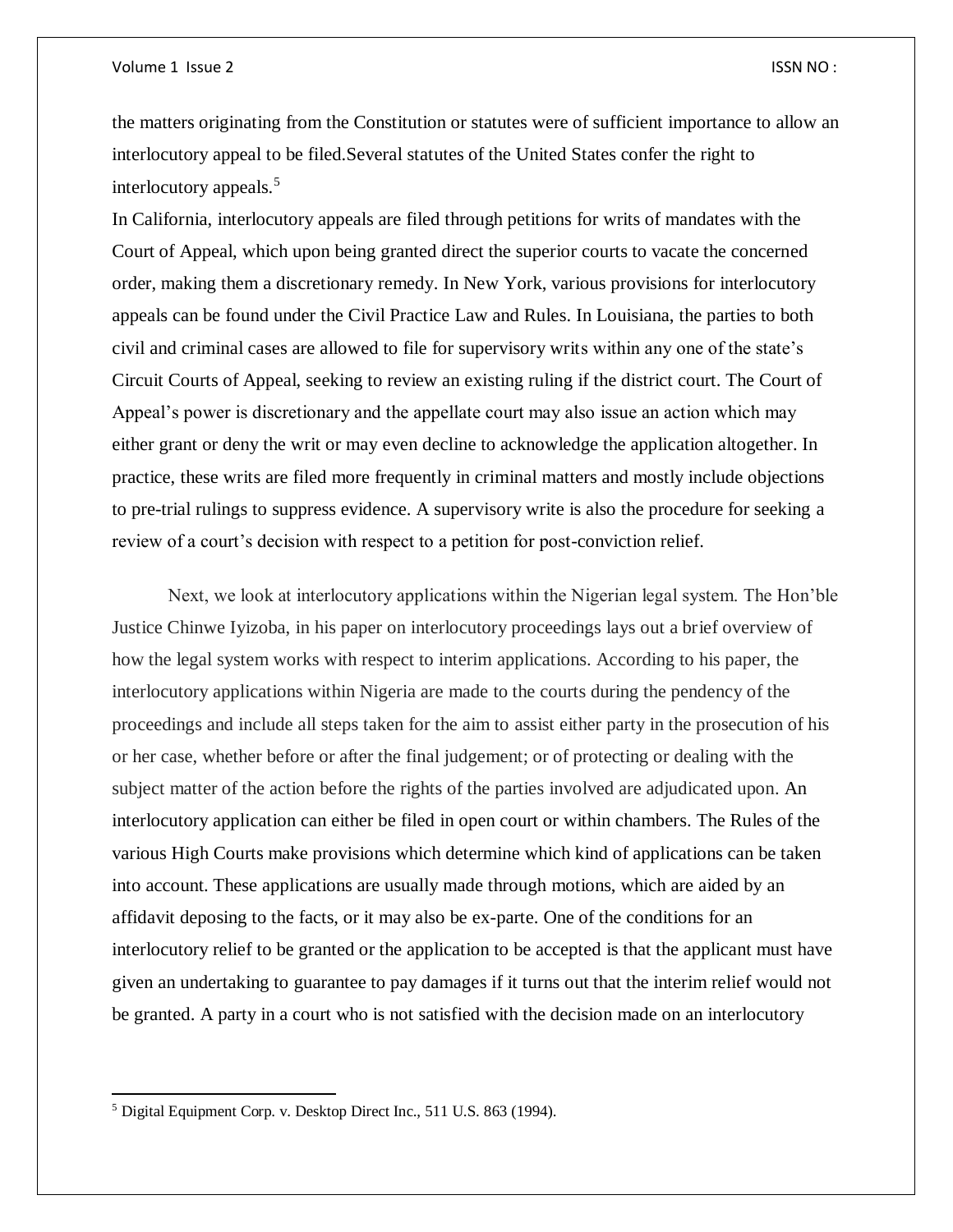point may appeal against the said decision and then apply for a stay of proceedings pending the determination of the appeal.<sup>6</sup>

Coming finally to India, starting with interlocutory orders, these orders are passed by Courts to prevent any irreparable damage from happening to a party or a property during the pendency of suit or proceeding. Rules 6 to 10 of Order 39 of the Code of Civil Procedure mention certain interlocutory orders, which encapsulate the court's power to order the interim sale of movable property, order detention, inspection or preservation of any property with respect to the subject matter of the suit at hand, etc.

The doctrine of res judicata is applied to interlocutory applications as well. The interlocutory order with respect to an issue like an injunction or an order of attachment before the final judgement cannot be viewed as a matter having an effect on the trial of the suit, thus, when the question of adding a defendant to suit by amending the pleadings arose and whether doing so was a matter affecting the trial of the suit, the Hon'ble Rajasthan High Court held that such an order could not be part of the suit. Whether a party should or should not be impleaded did not demerit the controversy between parties. The nature of the matter is fornal and could not in any way decide upon their respective rights. The plea of principles of res judicata has no application until and unless the matter at hand is not decided on merits. The Supreme Court, in the case of *Erach Boman Khavar v Tukaram Sridhar Bhat & Ors* held that to attract the application of the doctrine of res judicata it must be proved that there was a conscious decision made upon an issue. A plea of res judicata cannot be taken the aid of unless there is an expression of an opinion on the merits. The interlocutory applications don't decide any matter arising in the suit and neither do they put an end to the litigation at hand. The interlocutory orders don't decide the legal rights of the parties to the suit and the doctrine of res judicata doesn't apply to the findings on which these orders are based upon.<sup>7</sup>

With respect to appeals against interlocutory orders, no appeal lies against an interlocutory order, however certain orders can be challenged in appeal against a decree on the grounds that such orders would have an effect on the decision of the court.With respect toSection 105 of the Code of Civil Procedure, *first part of the section indicates that no such appeal would lie against any order unless they*  fall into the categories contained in Section 104 and Order 43 and the second part provides that

## <sup>6</sup> PROCEEDINGS IN INTERLOCUTORY APPLICATIONS: INJUNCTIONS, STAY OF PROCEEDINGS AND EXECUTION

7Erach Boman Khavar v. Tukaram Sridhar Bhat & Ors AIR 2014 SC 544

 $\overline{a}$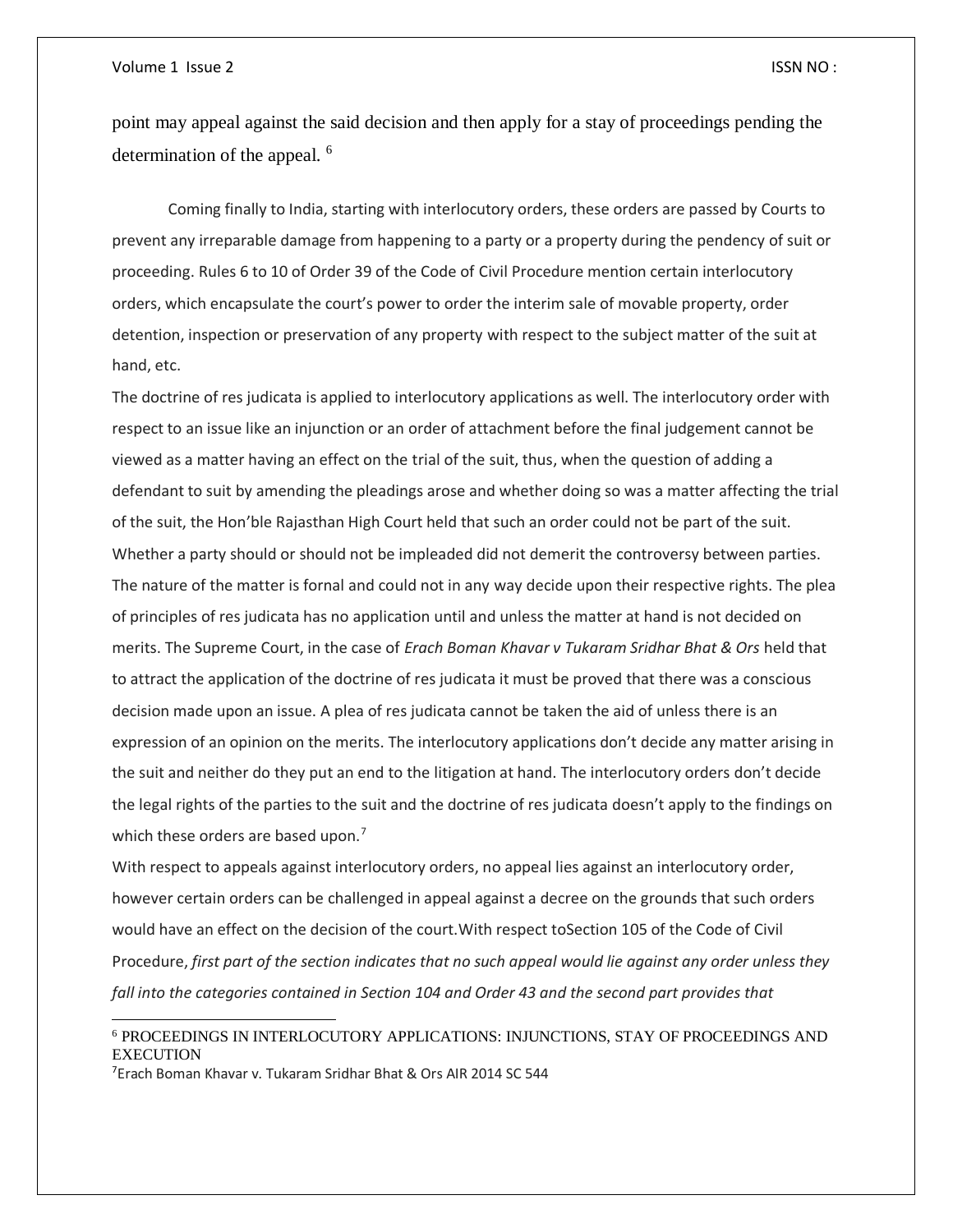*objections may be raised against the interlocutory order against the decree in the suit for which the interlocutory application was filed.*

*There is also the question of interlocutory applications being an inbuilt mechanism to cause delay in the court's proceedings. Delay in dispensing justice has been a constant pain in the heart of the citizens of the country and it can be said that the stay of proceedings is one of the delay mechanisms which have been inbuilt into the civil proceedings.The delay is often caused due to prolonged arguments during the interlocutory proceedings, which often ends up having an effect on the original suit and thus, it makes the speedy nature of the disposal ends up being done away with as the courts keep inviting endless arguments over the petitions for interim relief. The filing of interlocutory applications has become a regular practice for lawyers and many resort to this to evade or thwart the compliance of any order passed against the concerned party, thus taking undue advantage of the mechanism of interlocutory applications, making it tough for courts to give out quick justice. To counter this, the Law Commission of India suggested an amendment to the Code of Civil Procedure to curb this malpractice by imposing heavy costs on such applications, thus doing away with this form of obstructive litigation.*

In conclusion, after analysing the interlocutory proceedings from the United States of America, Nigeria and India, one may simply see that the mechanism of interlocutory proceedings is one that is essential to deliver justice and ensure that no party to the suit has their rights being infringed upon by the proceedings of the said suit, however, to ensure this, a certain amount of leeway must be given to the filing and proceedings for the interim reliefs to be granted. This leeway then leads to a form of obstructive litigation which uses this mechanism to delay and evade justice. Taking the Law Commission's suggestion into account may be more harmful than beneficial as it may deter those who genuinely seek justice from making an effort to do so by looking at the costs. However, a mechanism discouraging this and only allowing those applications which are essential to preserve rights, like the one in USA, may prove to be beneficial for the country.